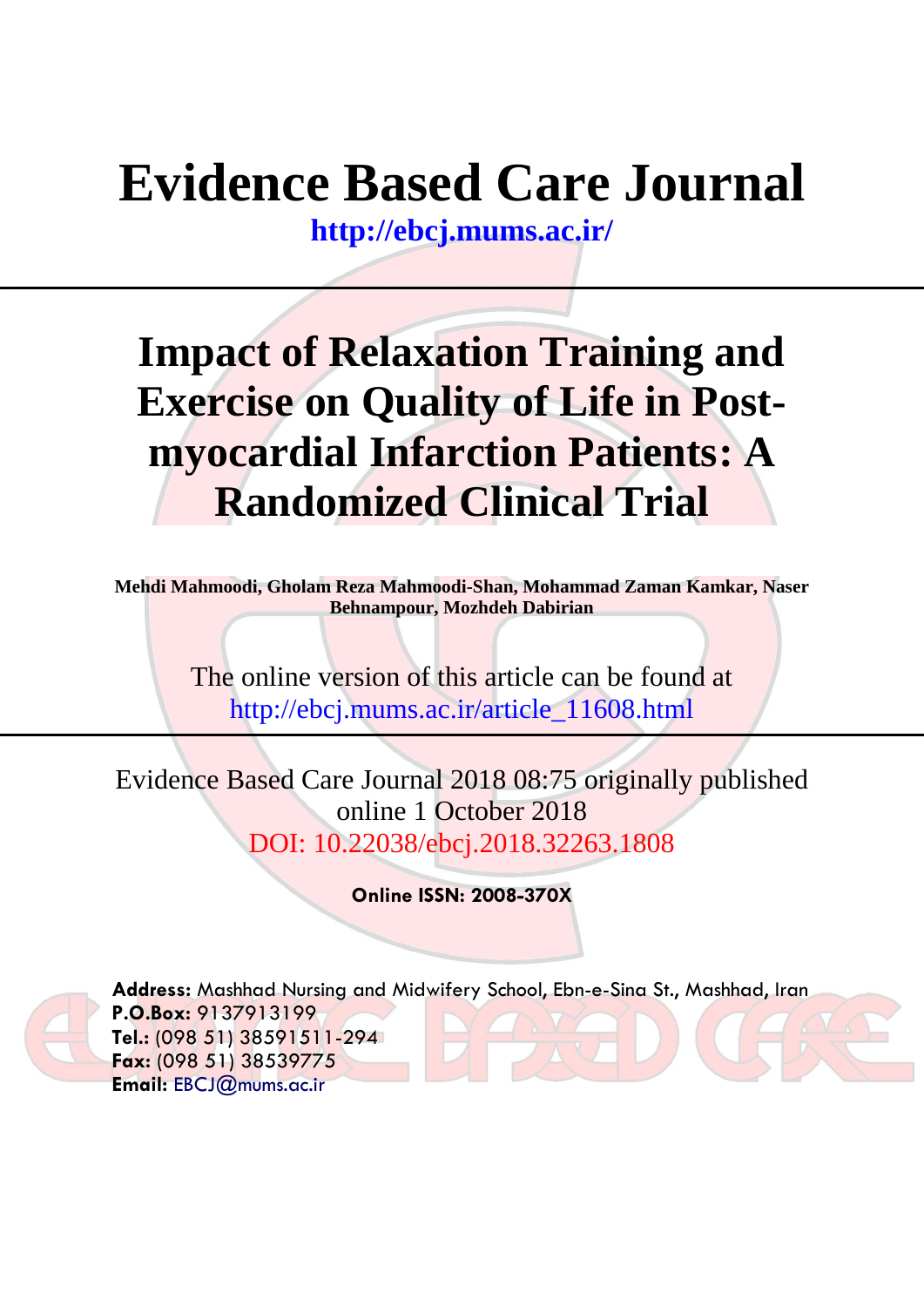

**Evidence Based Care Journal** 

Short Report



### **Impact of Relaxation Training and Exercise on Quality of Life in Post-myocardial Infarction Patients: A Randomized Clinical Trial**

Mehdi Mahmoodi<sup>1</sup>, Gholam Reza Mahmoodi-Shan<sup>2\*</sup>, Mohammad Zaman Kamkar<sup>3</sup>, Naser Behnampour<sup>4</sup>, Mozhdeh Dabirian<sup>5</sup>

**Received**: 20/06/2018 **Accepted**: 27/09/2018

Evidence Based Care Journal, 8 (3): 75-80

#### **Abstract**

Myocardial infarction (MI) decreases patients' quality of life (QOL). The present study aimed to investigate the effect of relaxation training and exercise on QOL in post-MI patients. This singleblind, randomized, clinical trial was conducted on 64 post-MI patients at Fatemeh Zahra Hospital in Sari, Iran, in 2013. The study population was divided into two groups of intervention and control. The intervention group received training and was followed-up for 8 weeks at home. The data were collected using MacNew QOL Questionnaire. Data analysis was performed in SPSS (version 16) using t-test. There were significant differences between the intervention and control groups regarding the mean scores of the three QOL domains. Total QOL showed a significant difference after relaxation program (P≤0.001). Relaxation exercises resulted in the improvement of QOL in post-MI patients. Therefore, nurses are recommended to train these exercises to patients to practice at home.

**Keywords:** Education, Myocardial infarction, Quality of life, Relaxation

<sup>1.</sup> MSc, Mazandaran University of Medical Sciences, Sari, Iran

<sup>2.</sup> Assistant Professor, Nursing Research Center, Faculty of Nursing and Midwifery*,* Golestan University of Medical Sciences, Gorgan, Iran

<sup>3.</sup> Assistant Professor, Department of Psychology*,* Golestan University of Medical Sciences, Gorgan, Iran

<sup>4.</sup> Assistant Professor, Department of Biostatistics, Health Management and Social Development Research, Golestan University of Medical Sciences, Gorgan, Iran

<sup>5.</sup> Assistant Professor, Department of Cardiology, Fatemeh Al Zahra Education Hospital, Mazandaran University of Medical Sciences, Mazandaran, Iran

<sup>\*</sup> Corresponding author, Email: [mahmoodigh@yahoo.com](mailto:mahmoodigh@yahoo.com)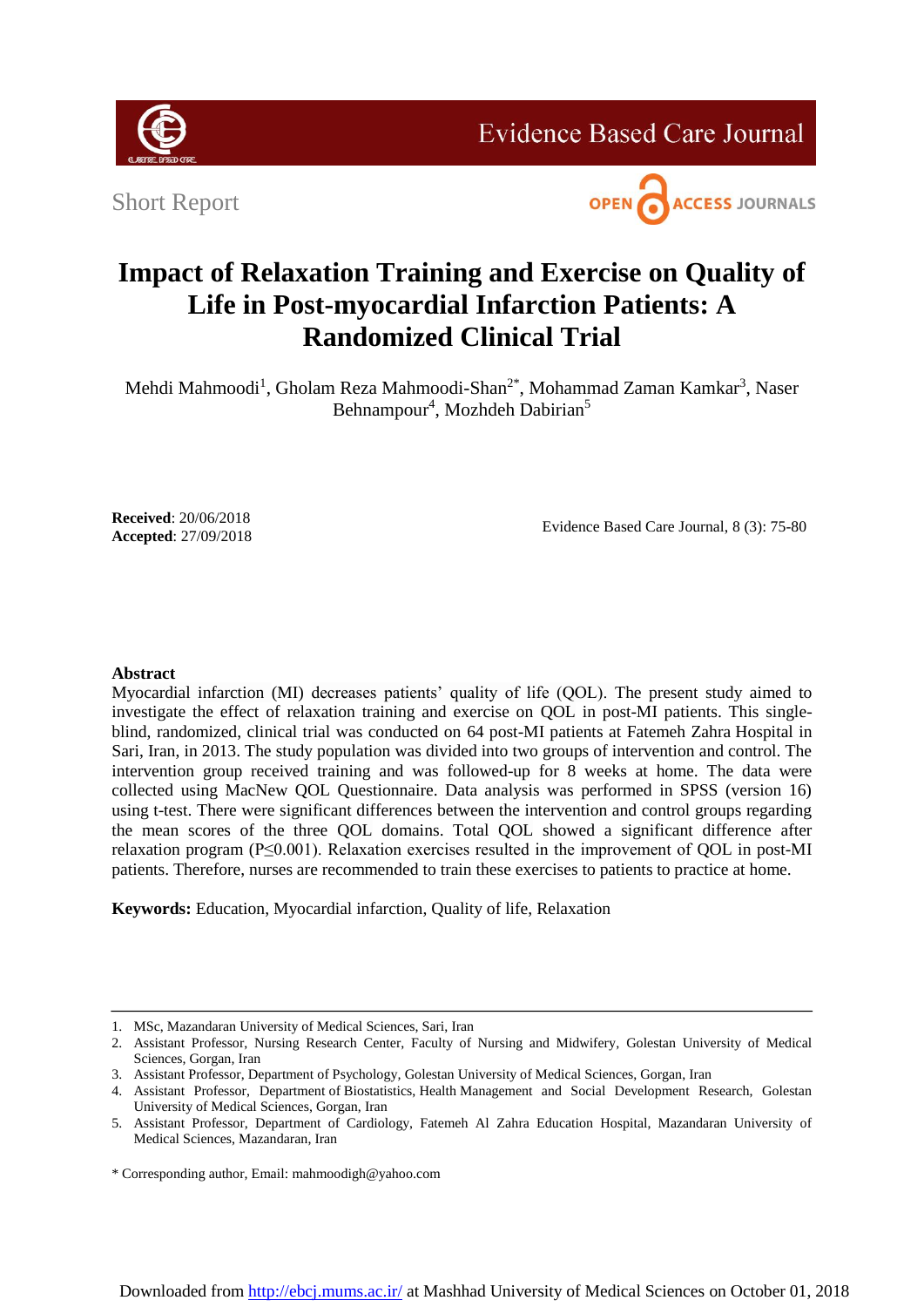#### **Introduction**

Myocardial infarction (MI) is responsible for many deaths around the world and adversely affects patients' quality of life and survival [\(1\)](#page-5-0). There has been an increasing interest in improving the quality of life in patients with chronic diseases in recent decades [\(2\)](#page-5-1). One study showed that MI causes various health problems affecting the quality of life [\(3\)](#page-5-2). Quality of life can be an indicator of the success of the treatment program received by patients. Knowledge about the patients' quality of life can help nurses deliver more effective nursing care [\(2\)](#page-5-1). Evaluation of the quality of life in MI patients offers valuable information about these patients' health status and their responses to the treatments [\(4\)](#page-5-3).

Quality of life involves physical, psychological, and social well-being and is a reflection of the patients' feelings about a range of self-recognized issues and concerns [\(5\)](#page-5-4). The MI is one of the most stressful life events for many individuals. Based on the evidence, stress is directly associated with quality of life in patients [\(6\)](#page-5-5). Stress has a significant and persistent impact on the patients' quality of life [\(7\)](#page-5-6). After an episode of MI, patients experience multiple forms of stress. About 70- 80% of these patients experience anxiety during the acute phase of their condition [\(8\)](#page-5-7). An essential goal of nursing care for MI patients is to decrease stress and anxiety through stress management techniques.

Antoni et al. (2006) emphasized the importance of relaxation training after MI [\(9\)](#page-5-8). There is some evidence indicating that rehabilitation programs have improved the quality of life in post-MI patients. Relaxation training and exercise offer a type of rehabilitation that may improve the quality of life in post-MI patients [\(10\)](#page-5-9). This form of rehabilitation is focused on attention, mental representation, imagery, posture, and relaxation of the mind and muscles; moreover, it contributes to automatic balance and stress management in patients [\(11\)](#page-5-10).

Nurses should seek ways to reduce the stress and anxiety experienced by these patients, and consequently help them improve their quality of life. There is contradictory evidence regarding the effectiveness of relaxation on the quality of life [\(12,](#page-5-11) [13\)](#page-5-12). Ahmadinejad et al. (2015) implemented stress management and relaxation training for a group of pregnant women and reported a decreased in depression and anxiety in the intervention group, compared to that in the control group [\(14\)](#page-5-13).

Furthermore, in a study, relaxation was concluded to be effective in reducing the psychological symptoms in premenstrual syndrome [\(15\)](#page-6-0). Few studies have followed up patients after exposure to relaxation training at the hospital. With this background in mind, the present study was conducted to determine the effect of relaxation training and exercise on the quality of life among post-MI patients.

#### **Methods**

This single-blind, randomized, parallel-design, clinical trial was conducted on post-acute MI patients admitted to the Coronary Care Unit (CCU) and Post-CCU of Fatemeh Zahra Hospital in Sari, Iran, from August 2013 to March 2014. The study population was selected using simple random sampling technique, and then randomly assigned into two groups of control and intervention. The sample size was determined as 27 patients in each group (before: 181.72±28.68, after: 203.7±28.42) based on the results of a similar study [\(16\)](#page-6-1), considering an alpha of 0.05 and test power of 80% and using the test for the difference of two means.

The sample size was increased to 32 patients per group (total=64) to account for potential dropouts. For the purpose of sampling, one of the researchers assessed 131 MI patients admitted to the CCU of the hospital using convenience sampling. Subsequently, 64 subjects who met the eligibility criteria were randomly assigned into the intervention and control groups.

The inclusion criteria were: 1) experience of an episode of MI for the first time (i.e., no previous history of MI), 2) no history of psychological disorders or use of medications affecting mental health, 3) no history of severe and life-threatening diseases, 4) lack of communication difficulties, 5) no education in psychology or medicine, 6) reading and writing literacy, 7) no history of attending workshops about relaxation, 8) no previous heart surgeries, and 9) age of above 30 years. On the other hand, the only exclusion criterion was the history of a heart surgery.

The data were collected using a demographic checklist and the MacNew Quality of Life after Myocardial Infarction (QLMI) questionnaire. The demographic checklist inquired about the subjects' age, gender, occupation, and income. The MacNew QLMI questionnaire was originally developed for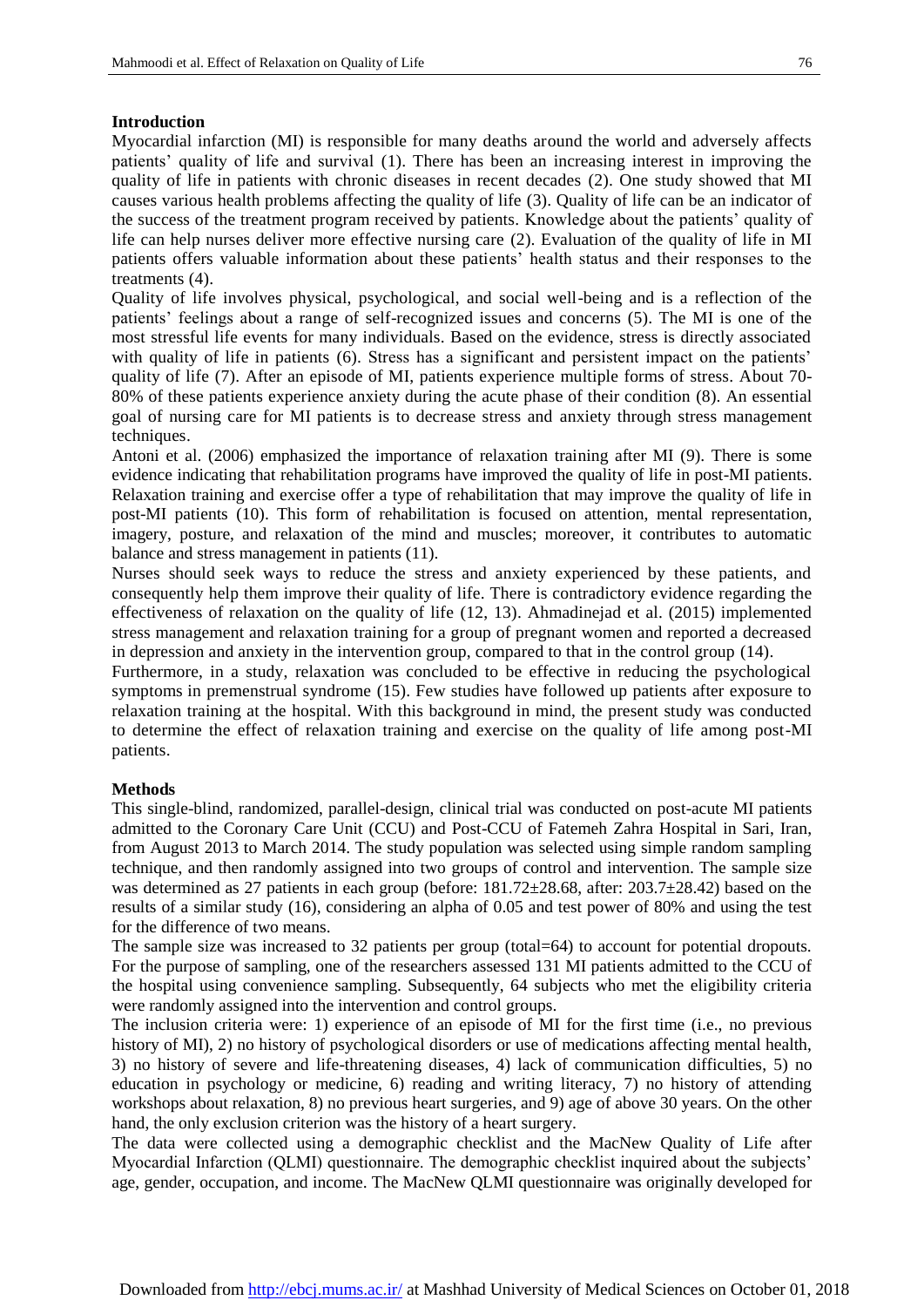patients with acute MI who subsequently referred for cardiac rehabilitation. This instrument consists of 27 items in 3 domains, including physical limitations (13 items), emotional function (14 items), and social function (13 items), which are scored based on a seven-point Likert scale [\(17\)](#page-6-2). Some items are present in more than one domain.

The MacNew QLMI questionnaire has demonstrated acceptable psychometric properties. Ribera et al. suggested a significant correlation among the three domains of this questionnaire [\(18\)](#page-6-3). The reliability of this research instrument has been confirmed, rendering the Cronbach's alpha coefficients of 0.85, 0.93, and 0.82 for the physical, emotional, and social domains, respectively [\(18\)](#page-6-3).

The data were collected prior to the intervention, and then just before the patients' discharge in both intervention and control groups. The patients filled out the MacNew QLMI questionnaire before discharge, and then 2 months later (at their own home or in the clinic). Both control and intervention groups received routine education from the nursing staff; however, the intervention group was additionally provided with training on relaxation exercises.

In the intervention group, the patients received training on relaxation exercises at the post-CCU for 3 days, and then at their own home. One of the researchers briefed the subjects, who were all blind to their group allocation on the research objectives. An expert (i.e., a psychologist) taught the relaxation techniques to the subjects, and they practiced them in the education room. Each training session lasted about 30-45 min.

The intervention (i.e., relaxation training) was composed of progressive muscle relaxation and guided imagery. The relaxation process started with tensing the toe muscles and consciously letting them relax, followed by the tensing and relaxation of the foot, ankle, calf, thigh, lower body, upper body, finger, hand, wrist, lower arm, upper arm, neck, jaw, scalp, and eyelid muscles.

When the training was over, the researchers evaluated the patients' knowledge and ability to perform relaxation exercises at home. All contents of the education program were delivered to the subjects in the intervention group in the form of video CDs and booklets before being discharged from the hospital. The researchers then followed up the subjects every week through meetings and phone calls.

The control group did not receive any relaxation training from the nurses before discharge. The quality of life was assessed in both intervention and control groups in the first week of hospital stay and at the end of the eight-week relaxation exercise at home. The subjects were briefed on the research objectives before entering the study and were ensured of the confidentiality of their data. Furthermore, written informed consent was obtained from all the participants. This research was approved by the Clinical Ethics Committee of Golestan University of Medical Sciences in Iran and registered at the Iranian Registry of Clinical Trials with the code of IRCT2013072710325N3.

The data were analyzed in SPSS software (version 16). The normality of the quantitative variables was confirmed using the one-sample Kolmogorov Smirnov test. The paired and independent t-tests were also used to investigate the effectiveness of the subjects' relaxation performance. P-values less than 0.05 was considered statistically significant.

#### **Results**

The majority of the subjects were male (84.4%) and married (93.8%). In terms of the education level, 46.9% of the participants had high school diploma. Furthermore, 46.9% and 42.2% of the subjects were self-employed and smokers, respectively. The mean age of the participants was 52.29±8.19 years (age range: 37-77 years).

The results of Chi-square test indicated no significant difference between the intervention and control groups in terms of demographic characteristics  $(P>0.05)$  (Table 1). Furthermore, the results of the self-report checklists showed that all subjects in the intervention group performed the progressive muscle relaxation exercises regularly at home. The independent t-test revealed no significant difference between the two groups regarding quality of life before the intervention. In addition, quality of life showed no significant correlation with age, marriage, education level, and history of smoking.

According to the results of the paired t*-*test, the intervention group showed a significant difference in the mean scores of physical limitations (P≤0.001), emotional function (P≤0.001), social function (P=0.003), and overall quality of life (P≤0.001) after the intervention, compared to those prior to the intervention. In this regard, the mean scores of all these variables showed a significant increase in this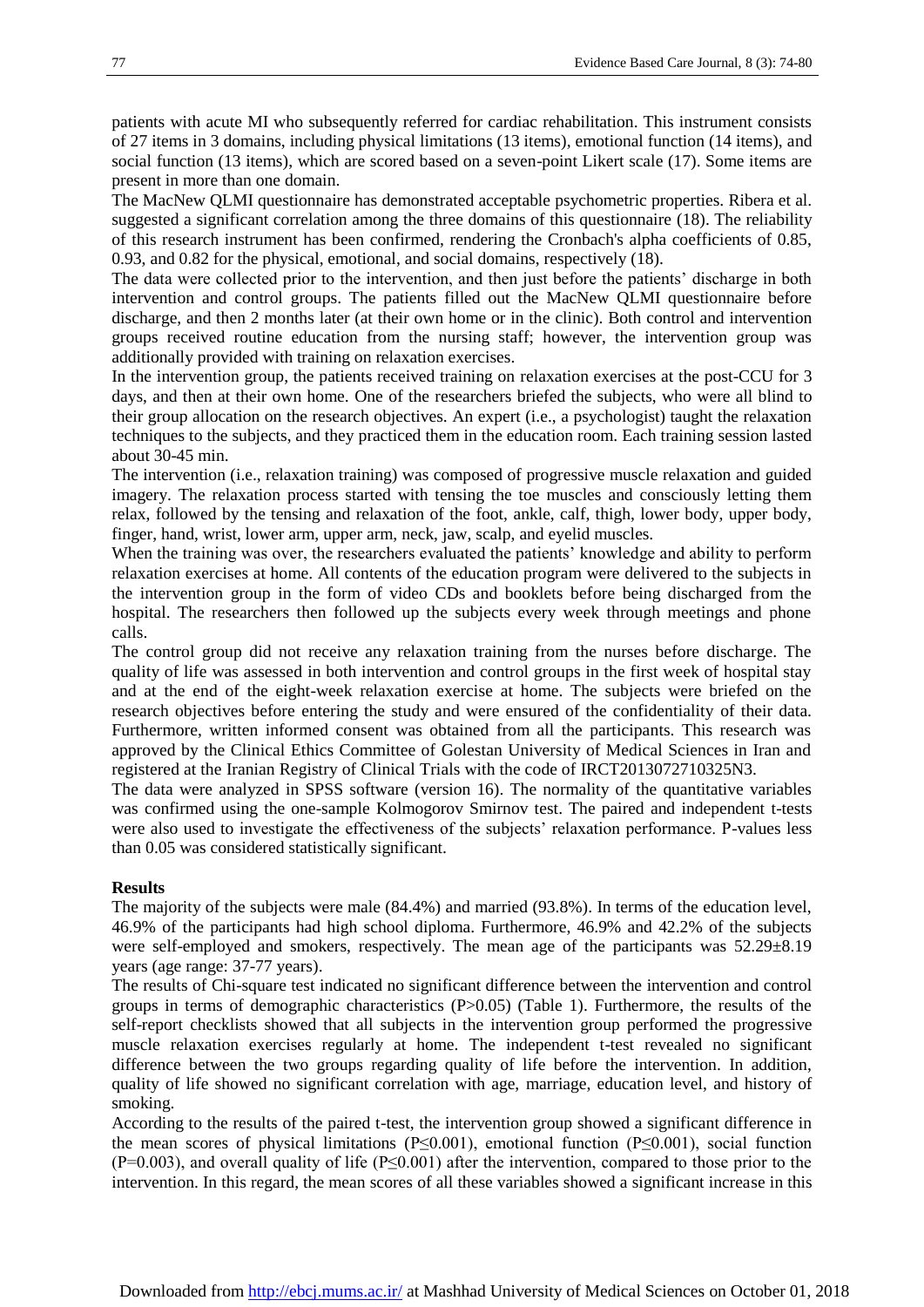group after the relaxation program. Additionally, the control group showed a significant difference in the mean scores of the aforementioned variables two months post-intervention, compared to that before the intervention (Table 2). However, the mean scores of these variables in this group demonstrated a significant decrease.

There were also significant differences between the intervention and control groups in terms of the mean scores of physical limitations (P≤0.001), emotional function (P≤0.001), social function (P≤0.001), and overall quality of life (P≤0.001) (Table 2). The quality of life increased in the intervention group in all aspects; however, in the control group, it decreased after two months, compared to the baseline (Table 2).

| Variable       |                   | Groups               |                    | P-value    |
|----------------|-------------------|----------------------|--------------------|------------|
|                |                   | Intervention $n$ (%) | Control $n$ $(\%)$ | Chi-square |
| Age (years)    | Below 40          | 3(9.4)               | 2(6.3)             |            |
|                | $41 - 50$         | 11 (34.4)            | 12(37.5)           | $P=0.94$   |
|                | $51-60$           | 13(40.6)             | 14 (43.8)          |            |
|                | Above 61          | 5(15.6)              | 4(12.5)            |            |
| Gender         | Male              | 27 (83.7)            | 23(71.9)           | $P=0.22$   |
|                | Female            | 5(15,5)              | 9(28.1)            |            |
| Marital status | Single            | 1(3.1)               | 1(3.1)             |            |
|                | Married           | 31 (96.9)            | 29(90.6)           | $P=0.35$   |
|                | Divorce           | 0(0)                 | 2(6.3)             |            |
| Education      | Under diploma     | 10(31.3)             | 14 (43.8)          | $P=0.30$   |
|                | Diploma and upper | 22 (68.7)            | 18 (56.2)          |            |
| Employment     | Employed          | 7(21.9)              | 8(25)              |            |
|                | Housewife         | 12(37.5)             | 18 (56.3)          | $P=0.24$   |
|                | Retired           | 12(37.5)             | 5(15.6)            |            |
|                | Unemployed        | 1(3.1)               | 1(3.1)             |            |
| Smoking        | Smoking           | 14 (43.8)            | 13 (40.6)          | $P=0.064$  |
|                | No smoking        | 18 (56.3)            | 19 (59.4)          |            |
| Opium          | <b>Yes</b>        | 2(6.3)               | 4(12.5)            | $P=0.73$   |
| consumption    | no                | 30 (93.8)            | 28 (87.5)          |            |

| Table 1. Demographic characteristics of the intervention and control groups with acute coronary heart |  |
|-------------------------------------------------------------------------------------------------------|--|
| disease                                                                                               |  |

#### **Table 2. Mean scores of quality of life in patients with acute coronary heart disease in the two groups**

|                       | Group         | Intervention     | Control          | $P-value*$    |
|-----------------------|---------------|------------------|------------------|---------------|
| Quality of life       |               | $(Mean \pm SD)$  | $(Mean \pm SD)$  | Between group |
|                       | <b>Before</b> | $61.1 \pm 13.0$  | $65.9 \pm 11.6$  | $P=0.12$      |
| Emotional             | After         | 74.7±6.2         | $60.1 \pm 8.7$   | $P \le 0.001$ |
|                       | $P-value**$   | P < 0.001        | $P=0.005$        |               |
|                       | Within group  |                  |                  |               |
|                       | <b>Before</b> | $66.0 \pm 14.9$  | $69.0 \pm 12.6$  | $P=0.38$      |
| Physical              | After         | $82.0 \pm 7.7$   | $63.9 \pm 8.8$   | $P \le 0.001$ |
|                       | $P-value**$   | $P \le 0.001$    | $P=0.032$        |               |
|                       | Within group  |                  |                  |               |
|                       | <b>Before</b> | $62.8 \pm 13.7$  | $65.0 \pm 12.0$  | 0.48          |
| Social                | After         | $71.9 \pm 5.8$   | $58.1 \pm 7.5$   | $P \le 0.001$ |
|                       | $P-value**$   | $P=0.003$        | $P=0.002$        |               |
|                       | Within group  |                  |                  |               |
|                       | <b>Before</b> | $190.0 \pm 38.7$ | $200.0 \pm 34.3$ | $P=0.27$      |
| Total quality of life | After         | $228.0 \pm 18.9$ | $182.2 \pm 24.2$ | $P \le 0.001$ |
|                       | $P-value**$   | $P \le 0.001$    | $P=0.004$        |               |
|                       | Within group  |                  |                  |               |

\*Independent t-test

\*\*Paired t-test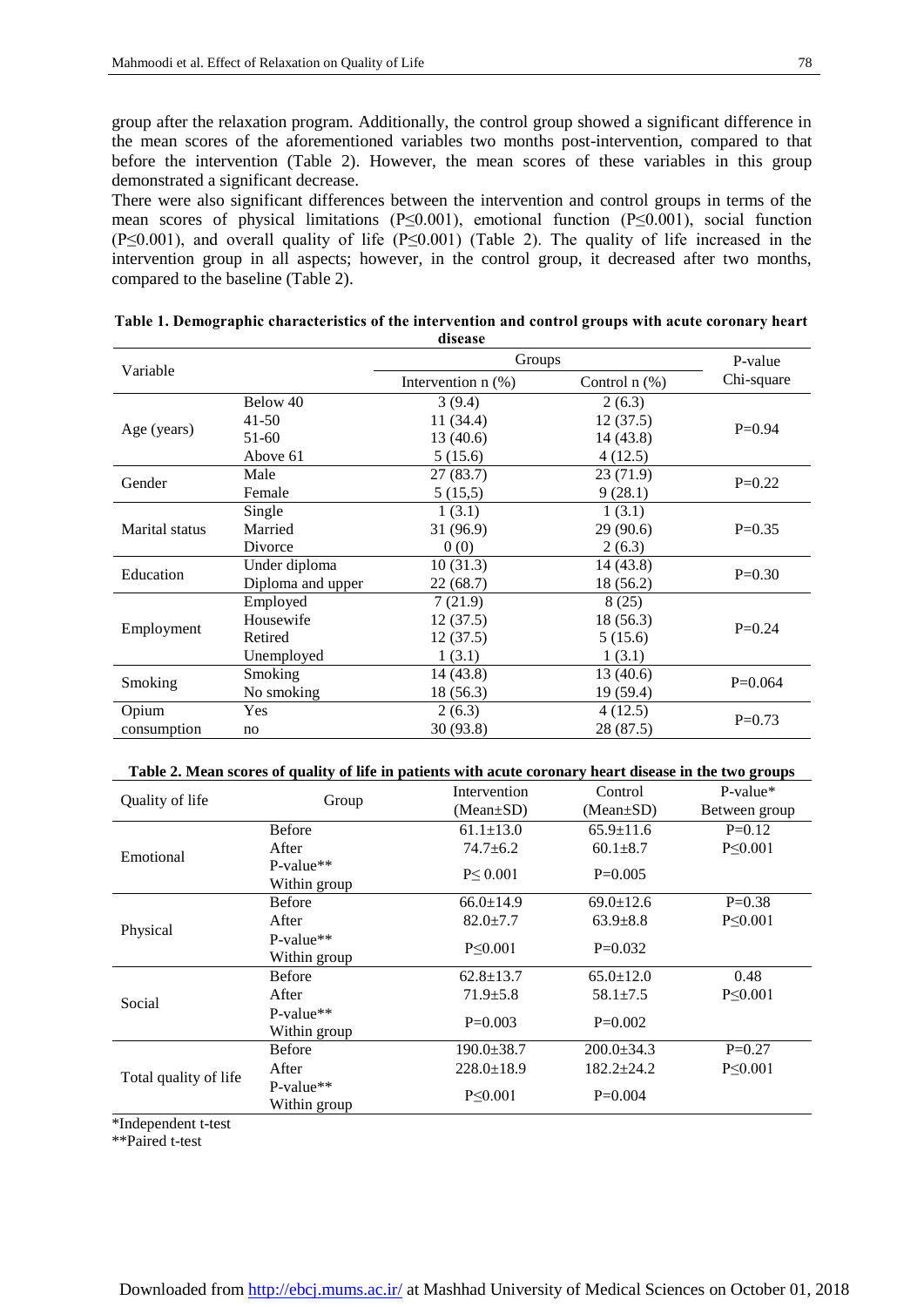#### **Implications for Practice**

Provision of training on relaxation techniques and nursing support for performing these exercises at home are crucial steps in nursing care. These programs can be executed by community health nurses or educated nurses. The MI patients need supportive programs, such as relaxation training, to improve both their psychological and physical functioning. Physicians can therefore prescribe relaxation techniques to MI patients based on their conditions.

#### **Acknowledgments**

The authors would like to thank the Nursing Research Center and the Deputy of the Department of Research and Technology at Golestan University of Medical Sciences, Goletan, Iran, and Mazanderan University of Medical Sciences, Mazanderan, Iran, all patients, and nurses in the CCU and post-CCU who cooperated in performing this study. This article was extracted from a thesis submitted in partial fulfillment of the requirement for the degree of Master of Science in Nursing. The current study was approved by the Regional Research Ethics Committee of Golestan University of Medical Sciences with the code number of 35/3561/PG. This study was registered in the Iranian Registry of Clinical Trials with the code number of IRCT2013072710325N3.

#### **Conflicts of Interest**

The authors declare that there are no conflicts of interests.

#### **References**

- <span id="page-5-0"></span>1. Shuaib KM, Ismail GM, Fouad NA. Effect of educational program on compliance of myocardial infarction (MI) patients in Gaza strip. J Educ Pract. 2014;5(13):5-14.
- <span id="page-5-1"></span>2. Feizi A, Ghaderi C, Dehghani MR, Khalkhali HR, Sheikhi S. Effect of phase III cardiac rehabilitation and relaxation on the quality of life in patients with cardiac syndrome X. Iran J Nurs Midwifery Res. 2012;17(7):547-52.
- <span id="page-5-2"></span>3. Roebuck K, Furze G, Thompson D. Health‐related quality of life after myocardial infarction: an interview study. J Adv Nurs. 2001;34(6):787-94.
- <span id="page-5-3"></span>4. Rahimi A, Taghipoor H, Ebadi A, Pourebrahimi M. Comparing patients' quality of life before and after Coronary Artery Bypass Graft surgery (CABG). Iran J Crit Care Nurs. 2014;6:194-9.
- <span id="page-5-4"></span>5. Bengtsson I, Hagman M, Wahrborg P, Wedel H. Lasting impact on health-related quality of life after a first myocardial infarction. Int J Cardiol. 2004;97(3):509-16.
- <span id="page-5-5"></span>6. Trompenaars FJ, Masthoff ED, Heck GL, Hodiamont PP, De Vries J. Relationship between mood related disorders and quality of life ind population of dutch adult psychiatric outpatients. Depress Anxiety. 2006;23(6):353-63.
- <span id="page-5-6"></span>7. Ames SC, Jones GN, Howe JT, Brantley PJ. A prospective study of the impact of stress on quality of life: an investigation of low-income individuals with hypertension. Ann Behav Med. 2001;23(2):112-9.
- <span id="page-5-7"></span>8. Halm MA. Relaxation: a self-care healing modality reduces harmful effects of anxiety. Am J Crit Care. 2009;18(2):169-72.
- <span id="page-5-8"></span>9. Antoni MH, Lechner SC, Kazi A, Wimberly SR, Sifre T, Urcuyo KR, et al. How stress management improves quality of life after treatment for breast cancer. J Consult Clin Psychol. 2006;74(6):1143-52.
- <span id="page-5-9"></span>10.Ahyana A, Kritpracha C, Thaniwattananon P. Cardiac rehabilitation enhancing programs in patients with myocardial infarction: a literature review. Nurse Med J Nurs. 2013;3(1):541-56.
- <span id="page-5-10"></span>11.van Dixhoorn J, White A. Relaxation therapy for rehabilitation and prevention in ischaemic heart disease: a systematic review and meta-analysis. Eur J Cardiovasc Prev Rehabil. 2005;12(3):193-202.
- <span id="page-5-11"></span>12.Tavella R, Beltrame JF. Cardiac rehabilitation may not provide a quality of life benefit in coronary artery disease patients. BMC Health Serv Res. 2012;12(1):406.
- <span id="page-5-12"></span>13.Khalife-Zadeh A, Dorri S, Shafiee S. The effect of cardiac rehabilitation on quality of life in patients with acute coronary syndrome. Iran J Nurs Midwifery Res. 2015;20(5):588-93.
- <span id="page-5-13"></span>14.Seyed Ahmadi Nejad FS, Golmakani N, Asgharipour N, Shakeri MT. Effect of progressive muscle relaxation on depression, anxiety, and stress of primigravid women. Evid Based Care. 2015;5(1):67-75. (Persian)